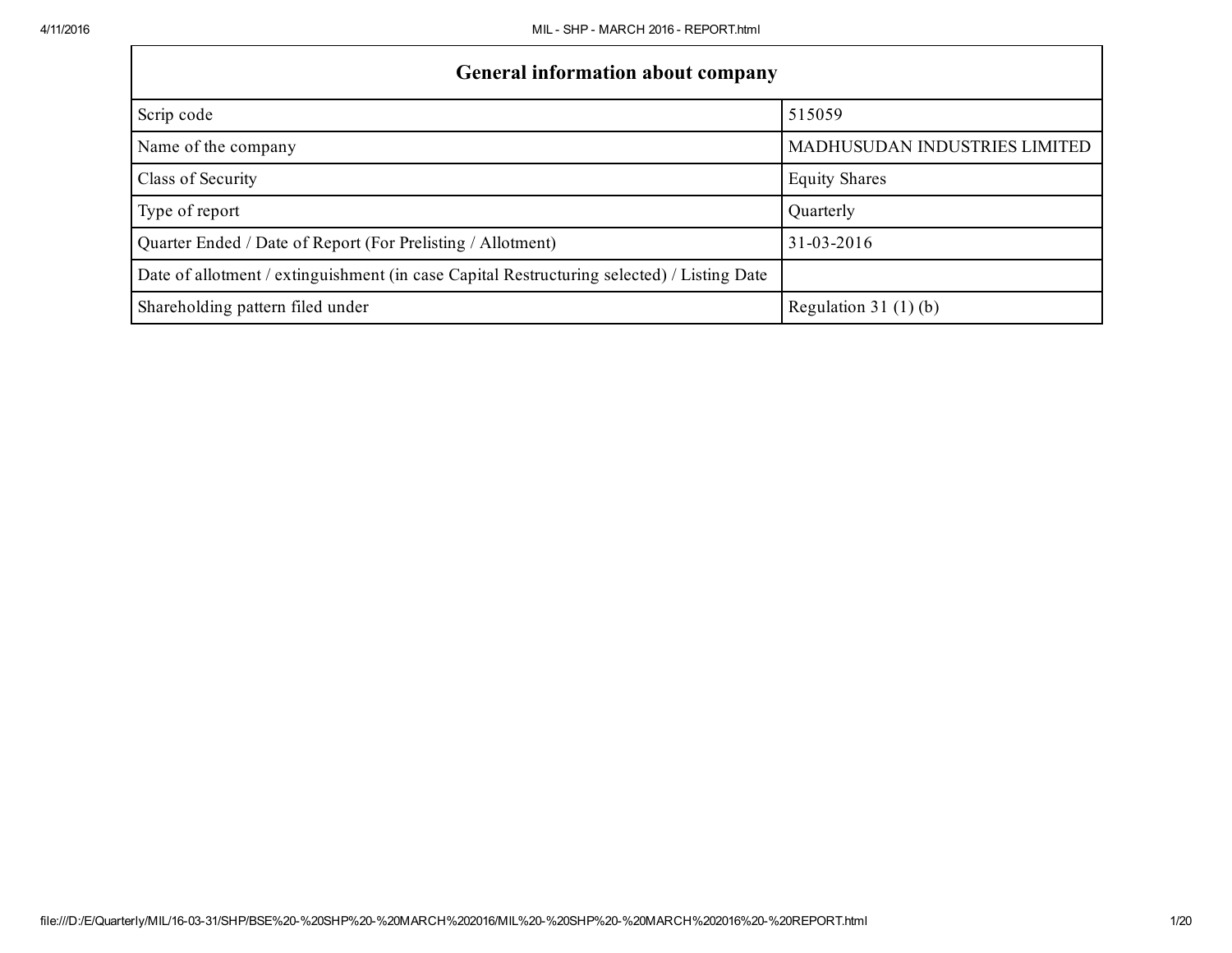| Sr. No.        | <b>Particular</b>                                                                      | Yes/No         |
|----------------|----------------------------------------------------------------------------------------|----------------|
|                | Whether the Listed Entity has issued any partly paid up shares?                        | N <sub>0</sub> |
| $\overline{2}$ | Whether the Listed Entity has issued any Convertible Securities?                       | N <sub>0</sub> |
|                | Whether the Listed Entity has issued any Warrants?                                     | N <sub>0</sub> |
|                | Whether the Listed Entity has any shares against which depository receipts are issued? | N <sub>0</sub> |
|                | Whether the Listed Entity has any shares in locked-in?                                 | N <sub>0</sub> |
| 6              | Whether any shares held by promoters are pledge or otherwise encumbered?               | N <sub>0</sub> |
|                | Whether company has equity shares with differential voting rights?                     | N <sub>0</sub> |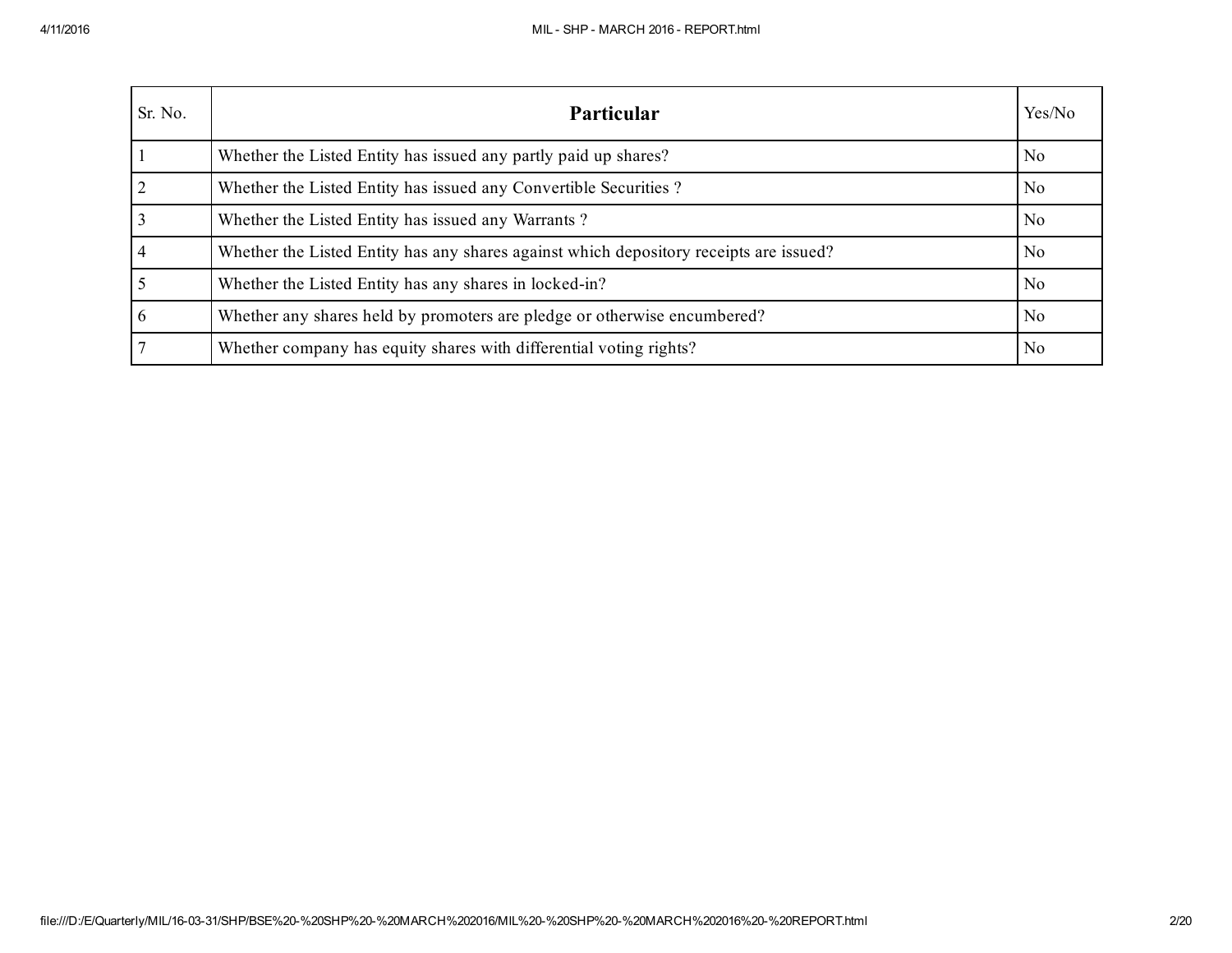$\Gamma$ 

|                 |                                           |                                  |                                   |                    |                                              |                                    | <b>Table I - Summary Statement holding of specified securities</b> |                                                                  |                      |         |                      |
|-----------------|-------------------------------------------|----------------------------------|-----------------------------------|--------------------|----------------------------------------------|------------------------------------|--------------------------------------------------------------------|------------------------------------------------------------------|----------------------|---------|----------------------|
|                 | Category                                  | Nos. Of<br>shareholders<br>(III) | No. of                            | No. Of<br>Partly   | No. Of<br>shares<br>underlying<br>Depository | Total nos.                         | Shareholding as a<br>% of total no. of                             | Number of Voting Rights held in<br>each class of securities (IX) |                      |         |                      |
| Category<br>(I) | of<br>shareholder                         |                                  | fully paid<br>up equity<br>shares | paid-up<br>equity  |                                              | shares<br>held (VII)<br>$= (IV) +$ | shares (calculated as<br>per SCRR, 1957)                           | No of Voting (XIV)<br>Rights                                     |                      |         | Total as<br>$a\%$ of |
|                 | (II)                                      |                                  | held $(IV)$                       | shares<br>held (V) | Receipts<br>(VI)                             | $(V)$ + $(VI)$                     | (VIII) As a % of<br>$(A+B+C2)$                                     | Class<br>eg: $X$                                                 | <b>Class</b><br>eg:y | Total   | $(A+B+C)$            |
| (A)             | Promoter<br>$\&$<br>Promoter<br>Group     | 9                                | 3106286                           |                    |                                              | 3106286                            | 57.79                                                              | 3106286                                                          |                      | 3106286 | 57.79                |
| (B)             | Public                                    | 5323                             | 2268714                           |                    |                                              | 2268714                            | 42.21                                                              | 2268714                                                          |                      | 2268714 | 42.21                |
| (C)             | Non<br>Promoter-<br>Non Public            |                                  |                                   |                    |                                              |                                    |                                                                    |                                                                  |                      |         |                      |
| (C1)            | <b>Shares</b><br>underlying<br><b>DRs</b> |                                  |                                   |                    |                                              |                                    |                                                                    |                                                                  |                      |         |                      |
| (C2)            | Shares held<br>by<br>Employee<br>Trusts   |                                  |                                   |                    |                                              |                                    |                                                                    |                                                                  |                      |         |                      |
|                 | Total                                     | 5332                             | 5375000                           |                    |                                              | 5375000                            |                                                                    | 5375000                                                          |                      | 5375000 | 100                  |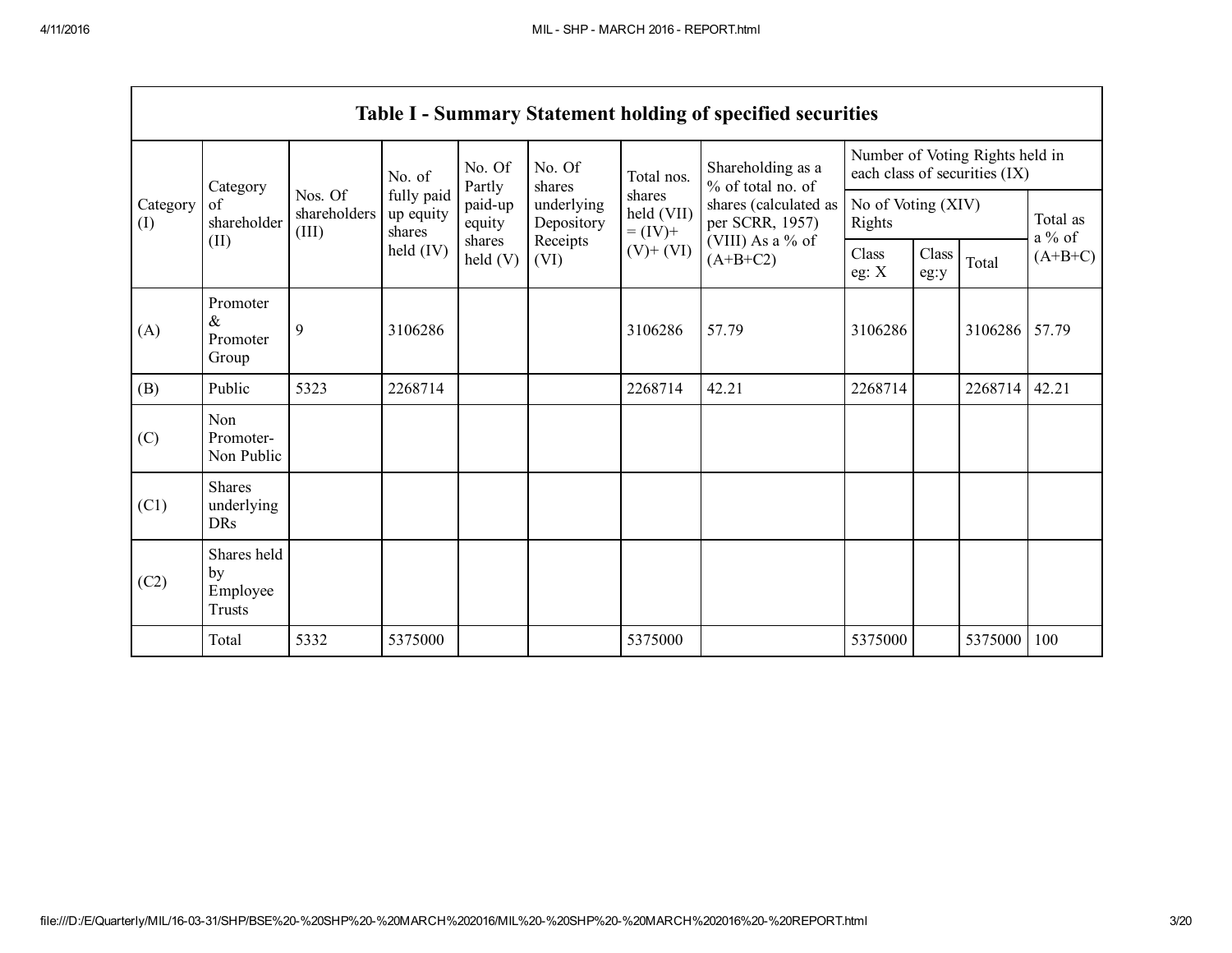|      | Category<br>of                                 | No. Of<br><b>Shares</b>          | Underlying  | No. Of                                           |                                                                                          | No. Of Shares<br>Underlying<br>Outstanding<br>convertible | Shareholding, as a %<br>assuming full<br>conversion of<br>convertible securities ( | Number of<br>Locked in<br>shares (XII)                      |                                                  | Number of<br><b>Shares</b><br>pledged or<br>otherwise<br>(XIII) |  | Number of<br>equity shares<br>held in |
|------|------------------------------------------------|----------------------------------|-------------|--------------------------------------------------|------------------------------------------------------------------------------------------|-----------------------------------------------------------|------------------------------------------------------------------------------------|-------------------------------------------------------------|--------------------------------------------------|-----------------------------------------------------------------|--|---------------------------------------|
| (I)  | shareholder<br>(II)                            | convertible<br>securities<br>(X) | $(X_i)$     | securities and<br>No. Of<br>Warrants (Xi)<br>(a) | as a percentage of<br>diluted share capital)<br>$(XI)=(VII)+(X) As a %$<br>of $(A+B+C2)$ | No.<br>(a)                                                | As a<br>$%$ of<br>total<br>Shares<br>held<br>(b)                                   | No.<br>(a)                                                  | As a<br>$%$ of<br>total<br>Shares<br>held<br>(b) | dematerialized<br>form $(XIV)$                                  |  |                                       |
| (A)  | Promoter &<br>Promoter<br>Group                |                                  |             |                                                  | 57.79                                                                                    |                                                           |                                                                                    |                                                             |                                                  | 3106286                                                         |  |                                       |
| (B)  | Public                                         |                                  |             |                                                  | 42.21                                                                                    |                                                           |                                                                                    |                                                             |                                                  | 1876512                                                         |  |                                       |
| (C)  | Non<br>Promoter-<br>Non Public                 |                                  |             |                                                  |                                                                                          |                                                           |                                                                                    |                                                             |                                                  |                                                                 |  |                                       |
| (C1) | <b>Shares</b><br>underlying<br><b>DRs</b>      |                                  |             |                                                  |                                                                                          |                                                           |                                                                                    |                                                             |                                                  |                                                                 |  |                                       |
| (C2) | Shares held<br>by<br>Employee<br><b>Trusts</b> |                                  |             |                                                  |                                                                                          |                                                           |                                                                                    |                                                             |                                                  |                                                                 |  |                                       |
|      | Total                                          |                                  |             |                                                  |                                                                                          |                                                           |                                                                                    |                                                             |                                                  | 4982798                                                         |  |                                       |
|      | Category                                       |                                  | Outstanding | Warrants                                         |                                                                                          |                                                           |                                                                                    | Table I - Summary Statement holding of specified securities |                                                  | encumbered                                                      |  |                                       |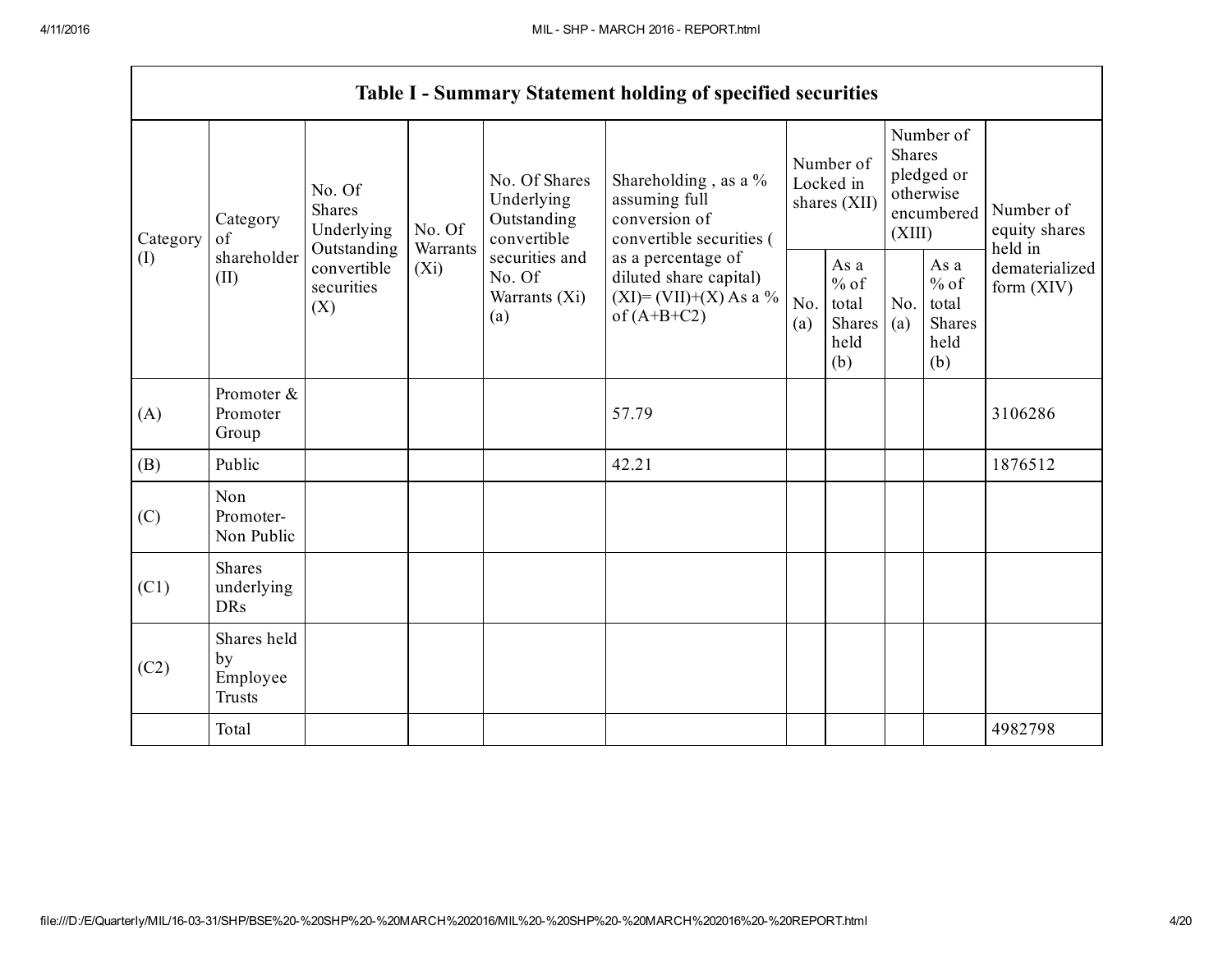Г

|                                                                                             | Table II - Statement showing shareholding pattern of the Promoter and Promoter Group |                                  |                                             |                                 |                                    |                             |                                              |                              |               |                                                                  |                           |
|---------------------------------------------------------------------------------------------|--------------------------------------------------------------------------------------|----------------------------------|---------------------------------------------|---------------------------------|------------------------------------|-----------------------------|----------------------------------------------|------------------------------|---------------|------------------------------------------------------------------|---------------------------|
|                                                                                             |                                                                                      |                                  |                                             | No.<br><b>Of</b>                | No. Of                             | Total<br>nos.               | Shareholding<br>as a % of total              |                              |               | Number of Voting Rights held in<br>each class of securities (IX) |                           |
| Sr.                                                                                         | Category & Name<br>of the<br>Shareholders (I)                                        | Nos. Of<br>shareholders<br>(III) | No. of<br>fully paid<br>up equity<br>shares | Partly<br>paid-<br>up<br>equity | shares<br>underlying<br>Depository | shares<br>held<br>$(VII) =$ | no. of shares<br>(calculated as<br>per SCRR, | No of Voting (XIV)<br>Rights |               |                                                                  | Total<br>as a $\%$<br>of  |
|                                                                                             |                                                                                      |                                  | held (IV)                                   | shares<br>held<br>(V)           | Receipts<br>(VI)                   | $(IV)$ +<br>$(V)$ +<br>(VI) | 1957) (VIII)<br>As a % of<br>$(A+B+C2)$      | Class<br>eg: $X$             | Class<br>eg:y | Total                                                            | Total<br>Voting<br>rights |
| $\mathbf{A}$                                                                                | Table II - Statement showing shareholding pattern of the Promoter and Promoter Group |                                  |                                             |                                 |                                    |                             |                                              |                              |               |                                                                  |                           |
| (1)                                                                                         | Indian                                                                               |                                  |                                             |                                 |                                    |                             |                                              |                              |               |                                                                  |                           |
| (a)                                                                                         | Individuals/Hindu<br>undivided Family                                                | $\overline{4}$                   | 1090942                                     |                                 |                                    | 1090942                     | 20.3                                         | 1090942                      |               | 1090942                                                          | 20.3                      |
| (d)                                                                                         | Any Other<br>(specify)                                                               | 5                                | 2015344                                     |                                 |                                    | 2015344                     | 37.49                                        | 2015344                      |               | 2015344 37.49                                                    |                           |
| Sub-Total<br>(A)(1)                                                                         |                                                                                      | 9                                | 3106286                                     |                                 |                                    | 3106286                     | 57.79                                        | 3106286                      |               | 3106286 57.79                                                    |                           |
| (2)                                                                                         | Foreign                                                                              |                                  |                                             |                                 |                                    |                             |                                              |                              |               |                                                                  |                           |
| Total<br>Shareholding<br>of Promoter<br>and Promoter<br>Group $(A)=$<br>$(A)(1)+(A)$<br>(2) |                                                                                      | 9                                | 3106286                                     |                                 |                                    | 3106286                     | 57.79                                        | 3106286                      |               | 3106286 57.79                                                    |                           |
| $\, {\bf B}$                                                                                | Table III - Statement showing shareholding pattern of the Public shareholder         |                                  |                                             |                                 |                                    |                             |                                              |                              |               |                                                                  |                           |
| (1)                                                                                         | Institutions                                                                         |                                  |                                             |                                 |                                    |                             |                                              |                              |               |                                                                  |                           |
| (a)                                                                                         | Mutual Funds                                                                         | $\overline{3}$                   | 275                                         |                                 |                                    | 275                         | 0.01                                         | 275                          |               | 275                                                              | 0.01                      |
| (f)                                                                                         | Financial<br>Institutions/ Banks                                                     | 8                                | 2625                                        |                                 |                                    | 2625                        | 0.05                                         | 2625                         |               | 2625                                                             | 0.05                      |
| (g)                                                                                         | Insurance<br>Companies                                                               | 5                                | 268492                                      |                                 |                                    | 268492                      | $\mathfrak s$                                | 268492                       |               | 268492                                                           | 5                         |
|                                                                                             |                                                                                      |                                  |                                             |                                 |                                    |                             |                                              |                              |               |                                                                  |                           |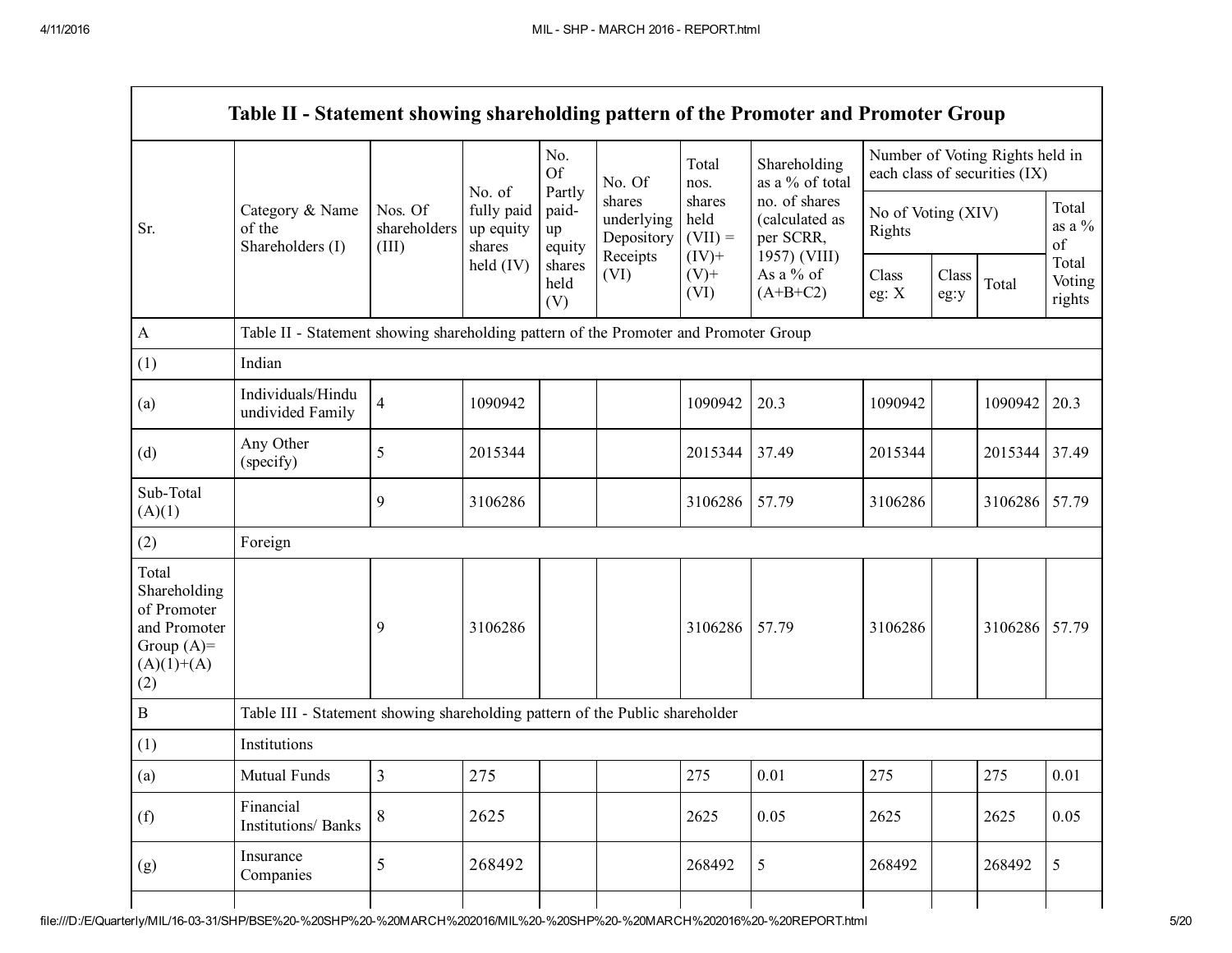4/11/2016 MIL SHP MARCH 2016 REPORT.html

| Sub-Total<br>(B)(1)                                                           |                                                                                                                     | 16   | 271392  |  | 271392  | 5.05  | 271392  | 271392  | 5.05  |
|-------------------------------------------------------------------------------|---------------------------------------------------------------------------------------------------------------------|------|---------|--|---------|-------|---------|---------|-------|
| (3)                                                                           | Non-institutions                                                                                                    |      |         |  |         |       |         |         |       |
| (a(i))                                                                        | Individuals -<br>i.Individual<br>shareholders<br>holding nominal<br>share capital up to<br>Rs. 2 lakhs.             | 5187 | 1261308 |  | 1261308 | 23.47 | 1261308 | 1261308 | 23.47 |
| (a(ii))                                                                       | Individuals - ii.<br>Individual<br>shareholders<br>holding nominal<br>share capital in<br>excess of Rs. 2<br>lakhs. | 6    | 566594  |  | 566594  | 10.54 | 566594  | 566594  | 10.54 |
| (e)                                                                           | Any Other<br>(specify)                                                                                              | 114  | 169420  |  | 169420  | 3.15  | 169420  | 169420  | 3.15  |
| Sub-Total<br>(B)(3)                                                           |                                                                                                                     | 5307 | 1997322 |  | 1997322 | 37.16 | 1997322 | 1997322 | 37.16 |
| <b>Total Public</b><br>Shareholding<br>$(B)= (B)(1) +$<br>$(B)(2)+(B)$<br>(3) |                                                                                                                     | 5323 | 2268714 |  | 2268714 | 42.21 | 2268714 | 2268714 | 42.21 |
| $\overline{C}$                                                                | Table IV - Statement showing shareholding pattern of the Non Promoter- Non Public shareholder                       |      |         |  |         |       |         |         |       |
| Total (<br>$A+B+C2$ )                                                         |                                                                                                                     | 5332 | 5375000 |  | 5375000 | 100   | 5375000 | 5375000 | 100   |
| Total<br>$(A+B+C)$                                                            |                                                                                                                     | 5332 | 5375000 |  | 5375000 |       | 5375000 | 5375000 | 100   |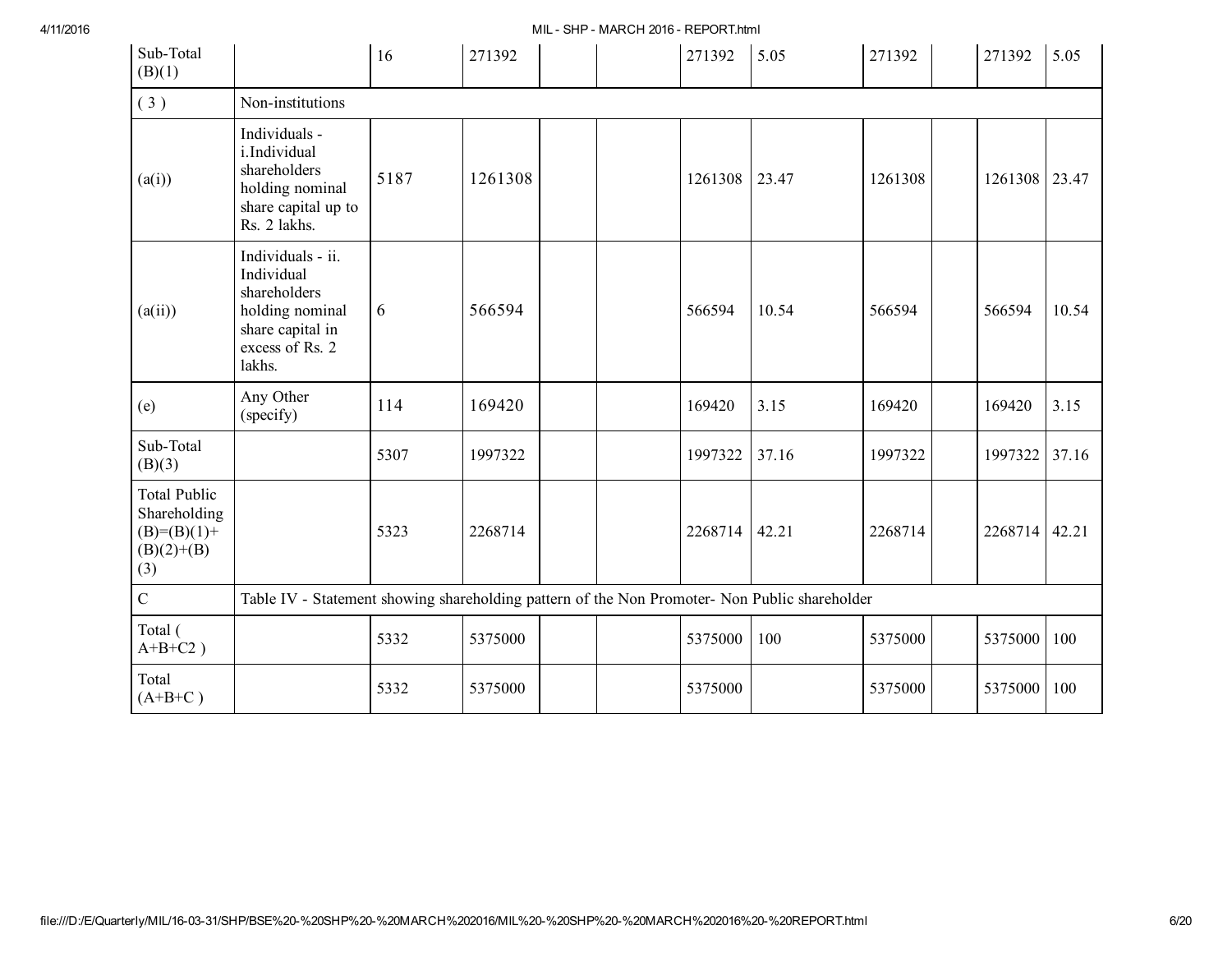|                                                                                         |                                                |                     |                                                             | Table II - Statement showing shareholding pattern of the Promoter and Promoter Group |  |                                                         |                         |                                                    |                                       |  |  |
|-----------------------------------------------------------------------------------------|------------------------------------------------|---------------------|-------------------------------------------------------------|--------------------------------------------------------------------------------------|--|---------------------------------------------------------|-------------------------|----------------------------------------------------|---------------------------------------|--|--|
| Sr.                                                                                     | No. Of<br><b>Shares</b><br>Underlying          | No. Of              | No. Of Shares<br>Underlying<br>Outstanding                  | Shareholding, as a %<br>assuming full conversion of<br>convertible securities (as a  |  | Number of<br>Locked in<br>shares (XII)                  | <b>Shares</b><br>(XIII) | Number of<br>pledged or<br>otherwise<br>encumbered | Number of<br>equity shares<br>held in |  |  |
|                                                                                         | Outstanding<br>convertible<br>securities $(X)$ | Warrants<br>$(X_i)$ | convertible<br>securities and<br>No. Of Warrants<br>(Xi)(a) | percentage of diluted share<br>capital) $(XI) = (VII)+(X) As$<br>a % of $(A+B+C2)$   |  | As a<br>$%$ of<br>No.<br>total<br>Shares<br>held<br>(b) | No.<br>(a)              | As a<br>$%$ of<br>total<br>Shares<br>held<br>(b)   | dematerialized<br>form (XIV)          |  |  |
| $\mathbf{A}$                                                                            |                                                |                     |                                                             | Table II - Statement showing shareholding pattern of the Promoter and Promoter Group |  |                                                         |                         |                                                    |                                       |  |  |
| (1)                                                                                     | Indian                                         |                     |                                                             |                                                                                      |  |                                                         |                         |                                                    |                                       |  |  |
| (a)                                                                                     |                                                |                     |                                                             | 20.3                                                                                 |  |                                                         |                         |                                                    | 1090942                               |  |  |
| (d)                                                                                     |                                                |                     |                                                             | 37.49                                                                                |  |                                                         |                         |                                                    | 2015344                               |  |  |
| Sub-Total (A)<br>(1)                                                                    |                                                |                     |                                                             | 57.79                                                                                |  |                                                         |                         |                                                    | 3106286                               |  |  |
| (2)                                                                                     | Foreign                                        |                     |                                                             |                                                                                      |  |                                                         |                         |                                                    |                                       |  |  |
| Total<br>Shareholding<br>of Promoter<br>and Promoter<br>Group $(A)=$<br>$(A)(1)+(A)(2)$ |                                                |                     |                                                             | 57.79                                                                                |  |                                                         |                         |                                                    | 3106286                               |  |  |
| $\boldsymbol{B}$                                                                        |                                                |                     |                                                             | Table III - Statement showing shareholding pattern of the Public shareholder         |  |                                                         |                         |                                                    |                                       |  |  |
| (1)                                                                                     | Institutions                                   |                     |                                                             |                                                                                      |  |                                                         |                         |                                                    |                                       |  |  |
| (a)                                                                                     |                                                |                     |                                                             | 0.01                                                                                 |  |                                                         |                         |                                                    | $\boldsymbol{0}$                      |  |  |
| (f)                                                                                     |                                                |                     |                                                             | 0.05                                                                                 |  |                                                         |                         |                                                    | $\boldsymbol{0}$                      |  |  |
| (g)                                                                                     |                                                |                     |                                                             | 5                                                                                    |  |                                                         |                         |                                                    | 268492                                |  |  |
|                                                                                         |                                                |                     |                                                             |                                                                                      |  |                                                         |                         |                                                    |                                       |  |  |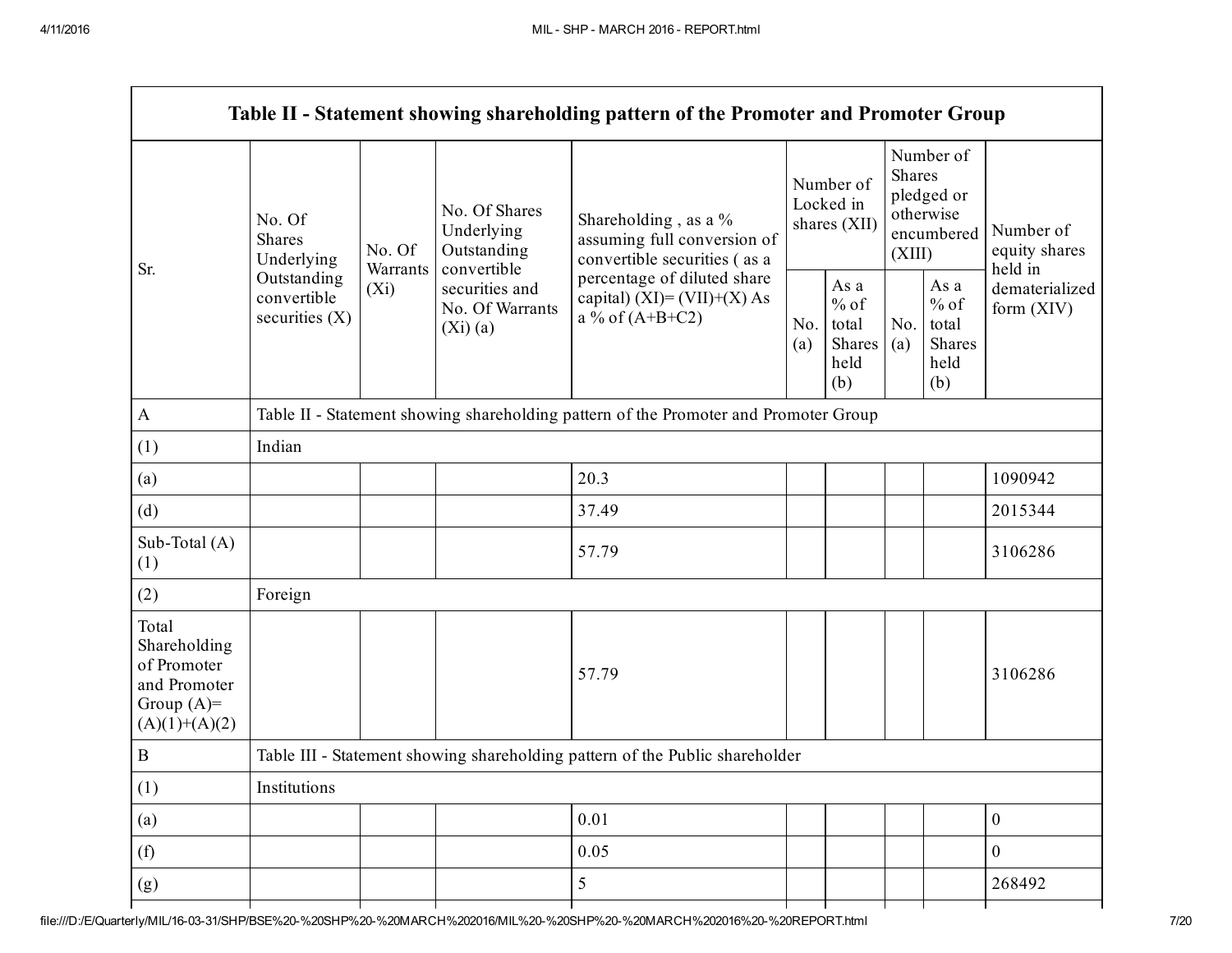4/11/2016 MIL SHP MARCH 2016 REPORT.html

| Sub-Total $(B)$<br>(1)                                             |                  |  | 5.05                                                                                          |  |  | 268492  |
|--------------------------------------------------------------------|------------------|--|-----------------------------------------------------------------------------------------------|--|--|---------|
| (3)                                                                | Non-institutions |  |                                                                                               |  |  |         |
| (a(i))                                                             |                  |  | 23.47                                                                                         |  |  | 881876  |
| (a(ii))                                                            |                  |  | 10.54                                                                                         |  |  | 566594  |
| (e)                                                                |                  |  | 3.15                                                                                          |  |  | 159550  |
| Sub-Total $(B)$<br>(3)                                             |                  |  | 37.16                                                                                         |  |  | 1608020 |
| Total Public<br>Shareholding<br>$(B)= (B)(1) +$<br>$(B)(2)+(B)(3)$ |                  |  | 42.21                                                                                         |  |  | 1876512 |
| $\mathcal{C}$                                                      |                  |  | Table IV - Statement showing shareholding pattern of the Non Promoter- Non Public shareholder |  |  |         |
| Total (<br>$A+B+C2$ )                                              |                  |  | 100                                                                                           |  |  | 4982798 |
| Total $(A+B+C$                                                     |                  |  |                                                                                               |  |  | 4982798 |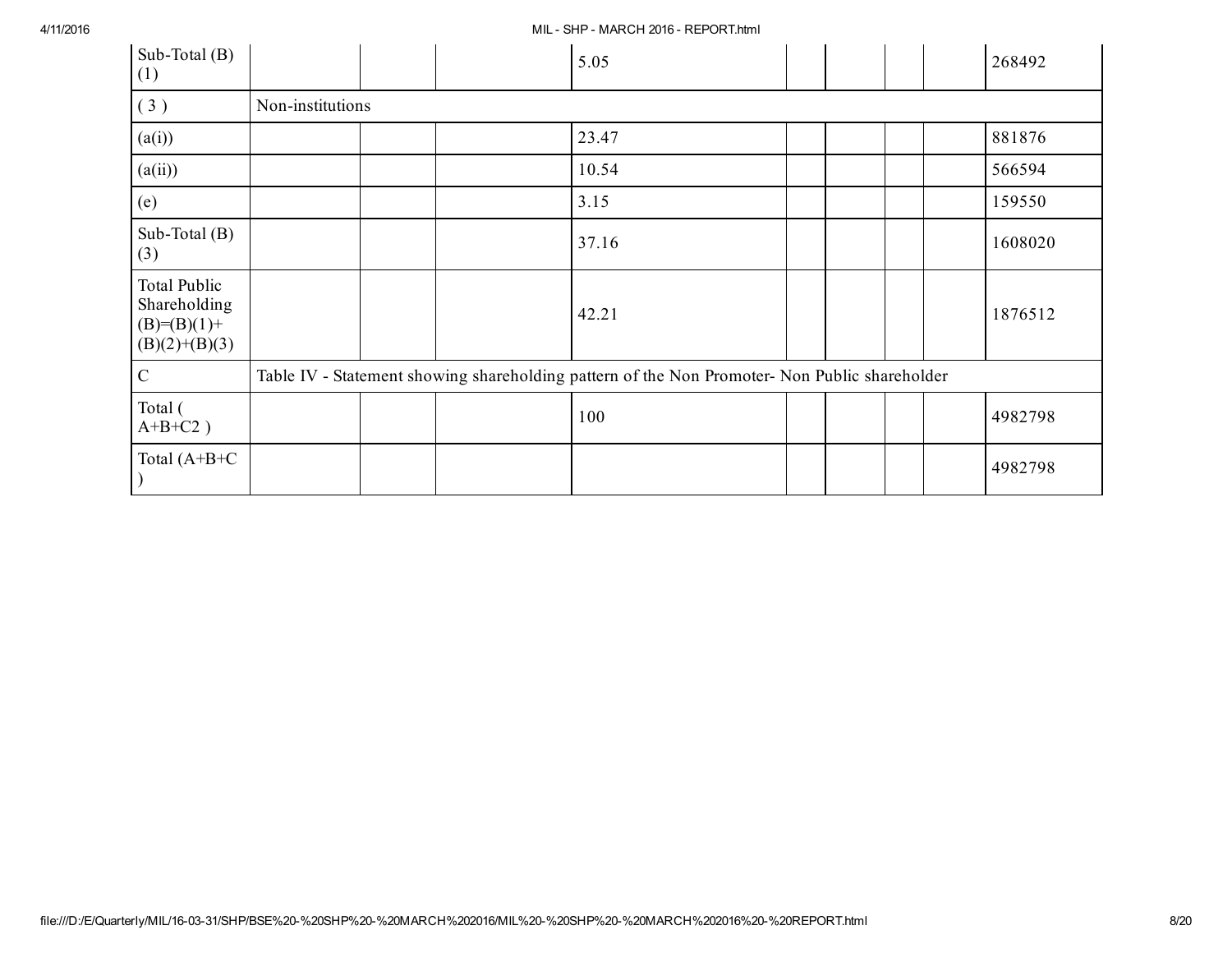| <b>Individuals/Hindu undivided Family</b>                                                                            |                     |                                                               |                      |                    |                       |  |  |  |  |  |  |
|----------------------------------------------------------------------------------------------------------------------|---------------------|---------------------------------------------------------------|----------------------|--------------------|-----------------------|--|--|--|--|--|--|
| Searial No.                                                                                                          | 1                   | $\overline{2}$                                                | $\overline{3}$       | $\overline{4}$     |                       |  |  |  |  |  |  |
| Name of the<br>Shareholders (I)                                                                                      | <b>SMITI SOMANY</b> | <b>VIKRAM SOMANY</b>                                          | <b>VIKRAM SOMANY</b> | DEEPSHIKHA KHAITAN | Click here to go back |  |  |  |  |  |  |
| PAN (II)                                                                                                             | ALNPS7138R          | AKUPS8219B                                                    | AABHV6511Q           | AGCPK8668E         | Total                 |  |  |  |  |  |  |
| No. of fully paid<br>up equity shares<br>held (IV)                                                                   | 613120              | 408264                                                        | 50000                | 19558              | 1090942               |  |  |  |  |  |  |
| No. Of Partly<br>paid-up equity<br>shares held (V)                                                                   |                     |                                                               |                      |                    |                       |  |  |  |  |  |  |
| No. Of shares<br>underlying<br>Depository<br>Receipts (VI)                                                           |                     |                                                               |                      |                    |                       |  |  |  |  |  |  |
| Total nos. shares<br>held $(VII) = (IV) +$<br>$(V)$ + $(VI)$                                                         | 613120              | 408264                                                        | 50000                | 19558              | 1090942               |  |  |  |  |  |  |
| Shareholding as a<br>% of total no. of<br>shares (calculated<br>as per SCRR,<br>1957) (VIII) As a<br>% of $(A+B+C2)$ | 11.41               | 7.6                                                           | 0.93                 | 0.36               | 20.3                  |  |  |  |  |  |  |
|                                                                                                                      |                     | Number of Voting Rights held in each class of securities (IX) |                      |                    |                       |  |  |  |  |  |  |
| Class eg: $X$                                                                                                        | 613120              | 408264                                                        | 50000                | 19558              | 1090942               |  |  |  |  |  |  |
| Class eg:y                                                                                                           |                     |                                                               |                      |                    |                       |  |  |  |  |  |  |
| Total                                                                                                                | 613120              | 408264                                                        | 50000                | 19558              | 1090942               |  |  |  |  |  |  |
| Total as a % of<br>Total Voting rights                                                                               | 11.41               | 7.6                                                           | 0.93                 | 0.36               | 20.3                  |  |  |  |  |  |  |
| No. Of Shares<br>Underlying<br>Outstanding                                                                           |                     |                                                               |                      |                    |                       |  |  |  |  |  |  |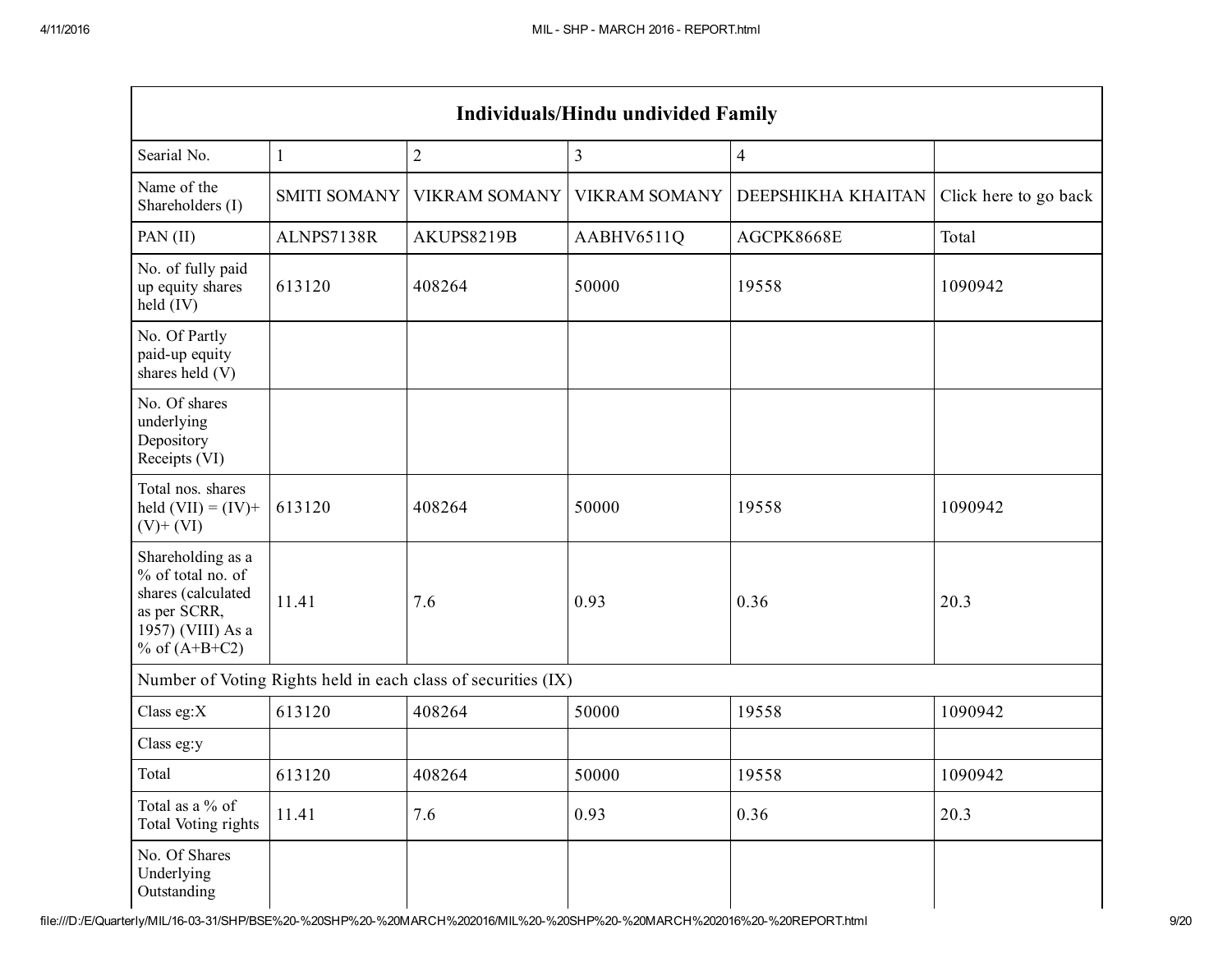| convertible<br>securities $(X)$                                                                                                                                                          |        |                                                         |       |       |         |
|------------------------------------------------------------------------------------------------------------------------------------------------------------------------------------------|--------|---------------------------------------------------------|-------|-------|---------|
| No. Of Warrants<br>$(X_i)$                                                                                                                                                               |        |                                                         |       |       |         |
| No. Of Shares<br>Underlying<br>Outstanding<br>convertible<br>securities and No.<br>Of Warrants (Xi)<br>(a)                                                                               |        |                                                         |       |       |         |
| Shareholding, as a<br>% assuming full<br>conversion of<br>convertible<br>securities (as a<br>percentage of<br>diluted share<br>capital) (XI)=<br>$(VII)+(Xi)(a)$ As a<br>% of $(A+B+C2)$ | 11.41  | 7.6                                                     | 0.93  | 0.36  | 20.3    |
| Number of Locked in shares (XII)                                                                                                                                                         |        |                                                         |       |       |         |
| No. $(a)$                                                                                                                                                                                |        |                                                         |       |       |         |
| As a % of total<br>Shares held (b)                                                                                                                                                       |        |                                                         |       |       |         |
|                                                                                                                                                                                          |        | Number of Shares pledged or otherwise encumbered (XIII) |       |       |         |
| No. $(a)$                                                                                                                                                                                |        |                                                         |       |       |         |
| As a % of total<br>Shares held (b)                                                                                                                                                       |        |                                                         |       |       |         |
| Number of equity<br>shares held in<br>dematerialized<br>form (XIV)                                                                                                                       | 613120 | 408264                                                  | 50000 | 19558 | 1090942 |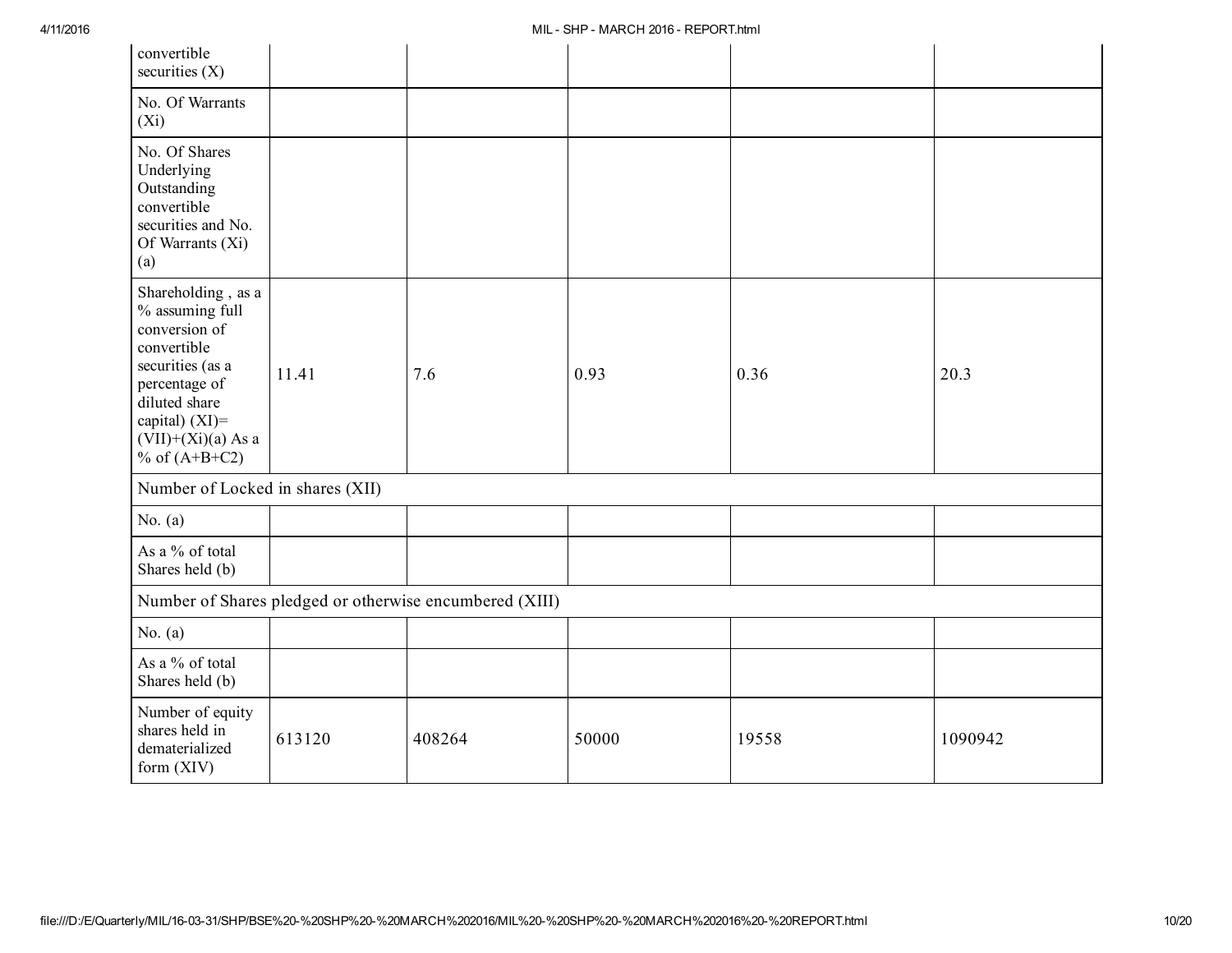|                                                                                                                      | Any Other (specify)                                                    |                                                        |                                                     |                                                                     |                                                                  |                             |  |  |  |  |  |  |
|----------------------------------------------------------------------------------------------------------------------|------------------------------------------------------------------------|--------------------------------------------------------|-----------------------------------------------------|---------------------------------------------------------------------|------------------------------------------------------------------|-----------------------------|--|--|--|--|--|--|
| Searial No.                                                                                                          | 1                                                                      | $\overline{2}$                                         | 3                                                   | $\overline{4}$                                                      | 5                                                                |                             |  |  |  |  |  |  |
| Category                                                                                                             | <b>Bodies Corporate</b>                                                | <b>Bodies Corporate</b>                                | <b>Bodies</b><br>Corporate                          | <b>Bodies Corporate</b>                                             | <b>Bodies Corporate</b>                                          | Click<br>here to<br>go back |  |  |  |  |  |  |
| Name of the<br>Shareholders (I)                                                                                      | <b>VIKRAM</b><br><b>INVESTMENT</b><br><b>COMPANY</b><br><b>LIMITED</b> | <b>MADHUSUDAN</b><br><b>HOLDINGS</b><br><b>LIMITED</b> | <b>REKHA</b><br><b>COMMERCIAL</b><br><b>LIMITED</b> | <b>TRISURE</b><br>PROMOTIONS &<br><b>TRADINGS</b><br><b>LIMITED</b> | <b>SUVINAY TRADING</b><br>& INVESTMENT<br><b>COMPANY LIMITED</b> |                             |  |  |  |  |  |  |
| PAN (II)                                                                                                             | AAACV8550B                                                             | AABCM9199E                                             | AABCR2773F                                          | AAACT9850G                                                          | AAECS4315B                                                       | Total                       |  |  |  |  |  |  |
| No. of the<br>Shareholders (I)                                                                                       | 1                                                                      |                                                        | 1                                                   | $\mathbf{1}$                                                        |                                                                  | 5                           |  |  |  |  |  |  |
| No. of fully paid<br>up equity shares<br>held (IV)                                                                   | 936640                                                                 | 440600                                                 | 266194                                              | 242200                                                              | 129710                                                           | 2015344                     |  |  |  |  |  |  |
| No. Of Partly<br>paid-up equity<br>shares held (V)                                                                   |                                                                        |                                                        |                                                     |                                                                     |                                                                  |                             |  |  |  |  |  |  |
| No. Of shares<br>underlying<br>Depository<br>Receipts (VI)                                                           |                                                                        |                                                        |                                                     |                                                                     |                                                                  |                             |  |  |  |  |  |  |
| Total nos. shares<br>held $(VII) = (IV) +$<br>$(V)$ + $(VI)$                                                         | 936640                                                                 | 440600                                                 | 266194                                              | 242200                                                              | 129710                                                           | 2015344                     |  |  |  |  |  |  |
| Shareholding as a<br>% of total no. of<br>shares (calculated<br>as per SCRR,<br>1957) (VIII) As a<br>% of $(A+B+C2)$ | 17.43                                                                  | 8.2                                                    | 4.95                                                | 4.51                                                                | 2.41                                                             | 37.49                       |  |  |  |  |  |  |
|                                                                                                                      | Number of Voting Rights held in each class of securities (IX)          |                                                        |                                                     |                                                                     |                                                                  |                             |  |  |  |  |  |  |
| Class eg: X                                                                                                          | 936640                                                                 | 440600                                                 | 266194                                              | 242200                                                              | 129710                                                           | 2015344                     |  |  |  |  |  |  |
|                                                                                                                      |                                                                        |                                                        |                                                     |                                                                     |                                                                  |                             |  |  |  |  |  |  |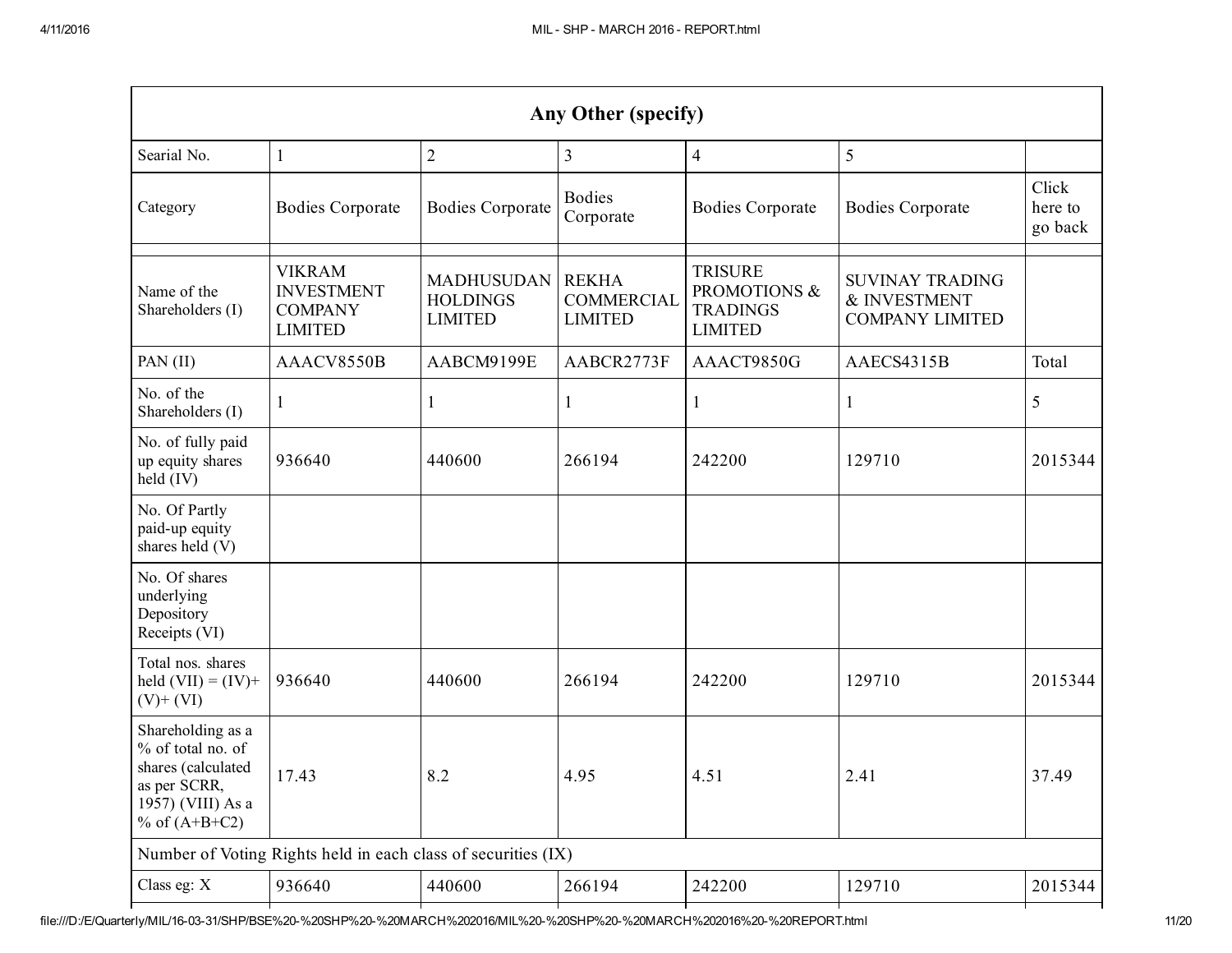| Class eg:y                                                                                                                                                                              |                                                         |        |        |        |        |         |
|-----------------------------------------------------------------------------------------------------------------------------------------------------------------------------------------|---------------------------------------------------------|--------|--------|--------|--------|---------|
| Total                                                                                                                                                                                   | 936640                                                  | 440600 | 266194 | 242200 | 129710 | 2015344 |
| Total as a % of<br>Total Voting rights                                                                                                                                                  | 17.43                                                   | 8.2    | 4.95   | 4.51   | 2.41   | 37.49   |
| No. Of Shares<br>Underlying<br>Outstanding<br>convertible<br>securities $(X)$                                                                                                           |                                                         |        |        |        |        |         |
| No. Of Warrants<br>$(X_i)$                                                                                                                                                              |                                                         |        |        |        |        |         |
| No. Of Shares<br>Underlying<br>Outstanding<br>convertible<br>securities and No.<br>Of Warrants (Xi)<br>(a)                                                                              |                                                         |        |        |        |        |         |
| Shareholding, as a<br>% assuming full<br>conversion of<br>convertible<br>securities (as a<br>percentage of<br>diluted share<br>capital) $(XI)$ =<br>$(VII)+(X)$ As a %<br>of $(A+B+C2)$ | 17.43                                                   | 8.2    | 4.95   | 4.51   | 2.41   | 37.49   |
| Number of Locked in shares (XII)                                                                                                                                                        |                                                         |        |        |        |        |         |
| No. $(a)$                                                                                                                                                                               |                                                         |        |        |        |        |         |
| As a % of total<br>Shares held (b)                                                                                                                                                      |                                                         |        |        |        |        |         |
|                                                                                                                                                                                         | Number of Shares pledged or otherwise encumbered (XIII) |        |        |        |        |         |
| No. $(a)$                                                                                                                                                                               |                                                         |        |        |        |        |         |
| As a % of total<br>Shares held (b)                                                                                                                                                      |                                                         |        |        |        |        |         |
| Number of equity<br>shares held in                                                                                                                                                      |                                                         |        |        |        |        |         |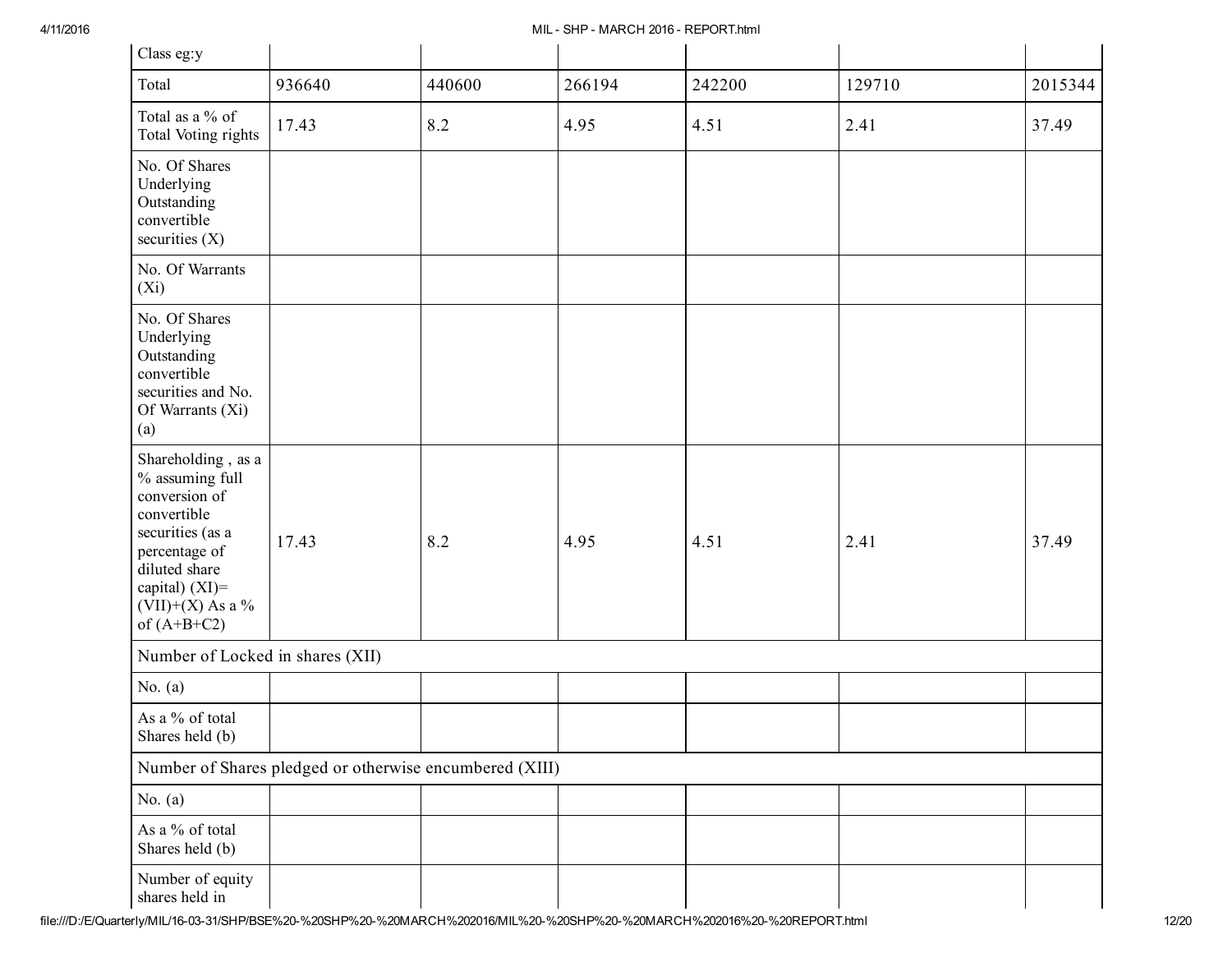## 4/11/2016 MIL SHP MARCH 2016 REPORT.html

| dematerialized<br>form (XIV) | 936640 | 440600 | 266194 | 242200 | 129710 | 2015344 |
|------------------------------|--------|--------|--------|--------|--------|---------|
|                              |        |        |        |        |        |         |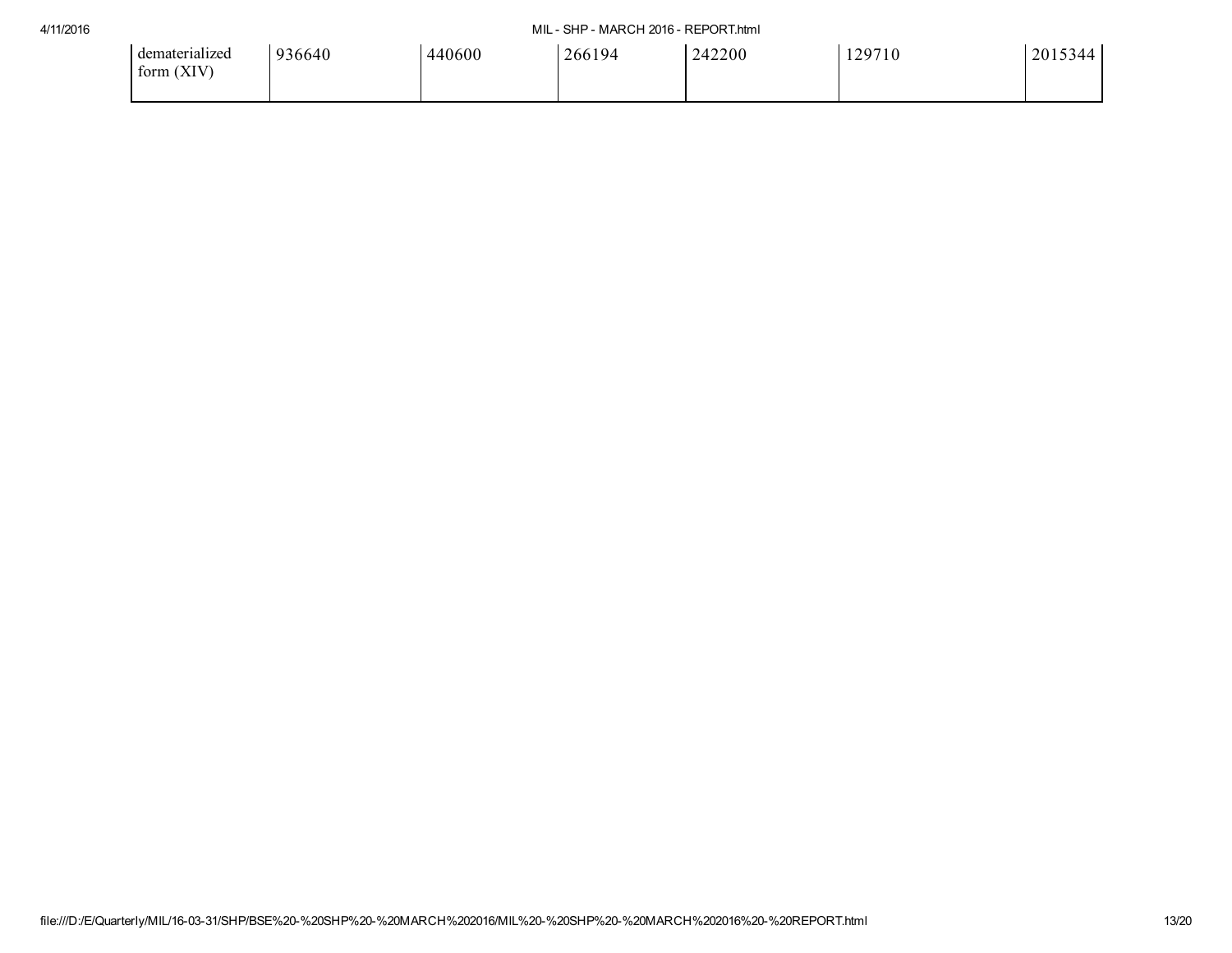| <b>Insurance Companies</b>                                                                                                   |                                               |                                                  |                          |  |  |  |  |
|------------------------------------------------------------------------------------------------------------------------------|-----------------------------------------------|--------------------------------------------------|--------------------------|--|--|--|--|
| Searial No.                                                                                                                  | 1                                             | $\overline{2}$                                   |                          |  |  |  |  |
| Name of the<br>Shareholders (I)                                                                                              | LIFE INSURANCE CORPORATION OF<br><b>INDIA</b> | GENERAL INSURANCE CORPORATION OF<br><b>INDIA</b> | Click here to go<br>back |  |  |  |  |
| PAN(II)                                                                                                                      | AAACL0582H                                    | AAACG0615N                                       | Total                    |  |  |  |  |
| No. of fully paid<br>150029<br>up equity shares<br>held (IV)                                                                 |                                               | 98948                                            | 248977                   |  |  |  |  |
| No. Of Partly<br>paid-up equity<br>shares held (V)                                                                           |                                               |                                                  |                          |  |  |  |  |
| No. Of shares<br>underlying<br>Depository<br>Receipts (VI)                                                                   |                                               |                                                  |                          |  |  |  |  |
| Total nos. shares<br>held $(VII) = (IV) +$<br>$(V)$ + $(VI)$                                                                 | 150029                                        | 98948                                            | 248977                   |  |  |  |  |
| Shareholding as a<br>% of total no. of<br>shares (calculated<br>2.79<br>as per SCRR,<br>1957) (VIII) As a<br>% of $(A+B+C2)$ |                                               | 1.84                                             | 4.63                     |  |  |  |  |
| Number of Voting Rights held in each class of securities (IX)                                                                |                                               |                                                  |                          |  |  |  |  |
| Class eg: X                                                                                                                  | 150029                                        | 98948                                            | 248977                   |  |  |  |  |
| Class eg:y                                                                                                                   |                                               |                                                  |                          |  |  |  |  |
| Total                                                                                                                        | 150029                                        | 98948                                            | 248977                   |  |  |  |  |
| Total as a % of<br><b>Total Voting rights</b>                                                                                | 2.79                                          | 1.84                                             | 4.63                     |  |  |  |  |
| No. Of Shares<br>Underlying<br>Outstanding                                                                                   |                                               |                                                  |                          |  |  |  |  |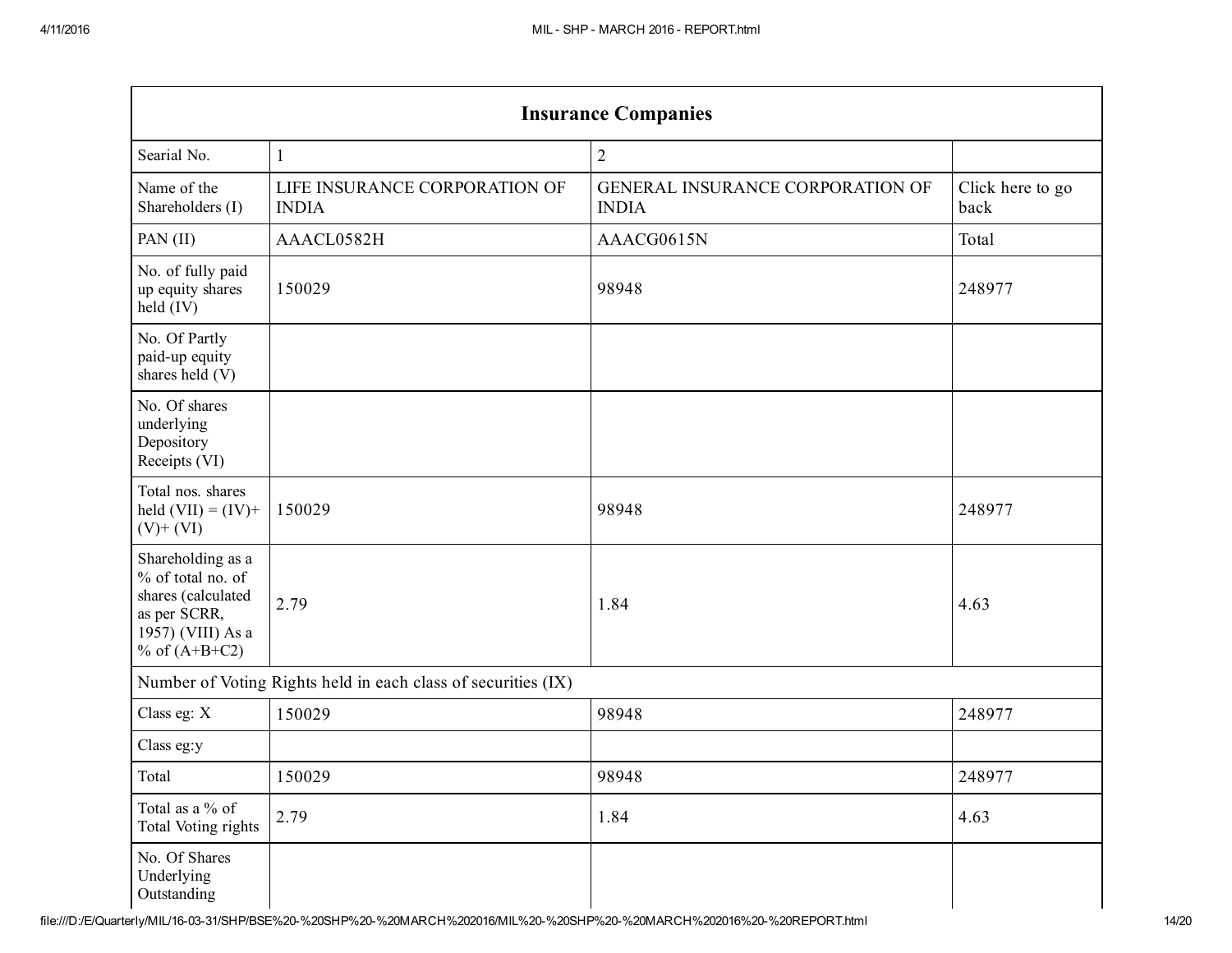| convertible<br>securities $(X)$                                                                                                                                                      |        |       |        |  |  |  |  |
|--------------------------------------------------------------------------------------------------------------------------------------------------------------------------------------|--------|-------|--------|--|--|--|--|
| No. Of Warrants<br>$(X_i)$                                                                                                                                                           |        |       |        |  |  |  |  |
| No. Of Shares<br>Underlying<br>Outstanding<br>convertible<br>securities and No.<br>Of Warrants (Xi)<br>(a)                                                                           |        |       |        |  |  |  |  |
| Shareholding, as a<br>% assuming full<br>conversion of<br>convertible<br>securities (as a<br>percentage of<br>diluted share<br>capital) (XI)=<br>$(VII)+(X)$ As a %<br>of $(A+B+C2)$ | 2.79   | 1.84  | 4.63   |  |  |  |  |
| Number of Locked in shares (XII)                                                                                                                                                     |        |       |        |  |  |  |  |
| No. $(a)$                                                                                                                                                                            |        |       |        |  |  |  |  |
| As a % of total<br>Shares held (b)                                                                                                                                                   |        |       |        |  |  |  |  |
| Number of equity<br>shares held in<br>dematerialized<br>form $(XIV)$                                                                                                                 | 150029 | 98948 | 248977 |  |  |  |  |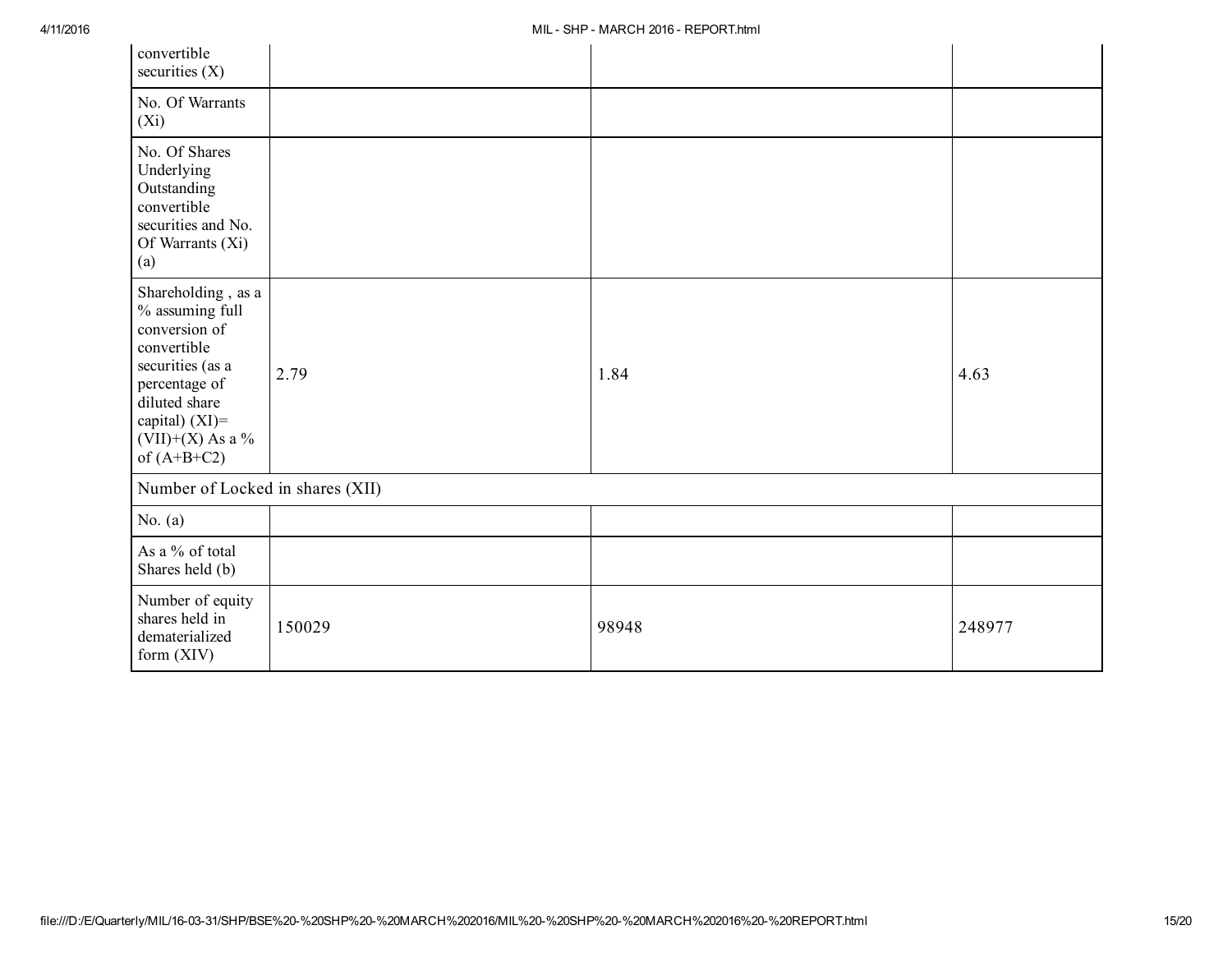Г

| Individuals - ii. Individual shareholders holding nominal share capital in excess of Rs. 2 lakhs.                    |                                                               |                           |                     |                       |  |  |  |
|----------------------------------------------------------------------------------------------------------------------|---------------------------------------------------------------|---------------------------|---------------------|-----------------------|--|--|--|
| Searial No.                                                                                                          | $\mathbf{1}$                                                  | $\overline{2}$            | $\overline{3}$      |                       |  |  |  |
| Name of the<br>Shareholders (I)                                                                                      | MANJU BACHHAWAT                                               | <b>SAJAN KUMAR PASARI</b> | <b>SAURAV GUPTA</b> | Click here to go back |  |  |  |
| PAN (II)                                                                                                             | AGRPB7777J                                                    | AFTPP9100J                | ACYPG3120F          | Total                 |  |  |  |
| No. of fully paid<br>up equity shares<br>183700<br>held (IV)                                                         |                                                               | 128570                    | 109172              | 421442                |  |  |  |
| No. Of Partly<br>paid-up equity<br>shares held (V)                                                                   |                                                               |                           |                     |                       |  |  |  |
| No. Of shares<br>underlying<br>Depository<br>Receipts (VI)                                                           |                                                               |                           |                     |                       |  |  |  |
| Total nos. shares<br>held $(VII) = (IV) +$<br>$(V)$ + $(VI)$                                                         | 183700                                                        | 128570                    | 109172              | 421442                |  |  |  |
| Shareholding as a<br>% of total no. of<br>shares (calculated<br>as per SCRR,<br>1957) (VIII) As a<br>% of $(A+B+C2)$ | 3.42                                                          | 2.39                      | 2.03                | 7.84                  |  |  |  |
|                                                                                                                      | Number of Voting Rights held in each class of securities (IX) |                           |                     |                       |  |  |  |
| Class eg: X                                                                                                          | 183700                                                        | 128570                    | 109172              | 421442                |  |  |  |
| Class eg:y                                                                                                           |                                                               |                           |                     |                       |  |  |  |
| Total                                                                                                                | 183700                                                        | 128570                    | 109172              | 421442                |  |  |  |
| Total as a % of<br><b>Total Voting rights</b>                                                                        | 3.42                                                          | 2.39                      | 2.03                | 7.84                  |  |  |  |
| No. Of Shares<br>Underlying<br>Outstanding                                                                           |                                                               |                           |                     |                       |  |  |  |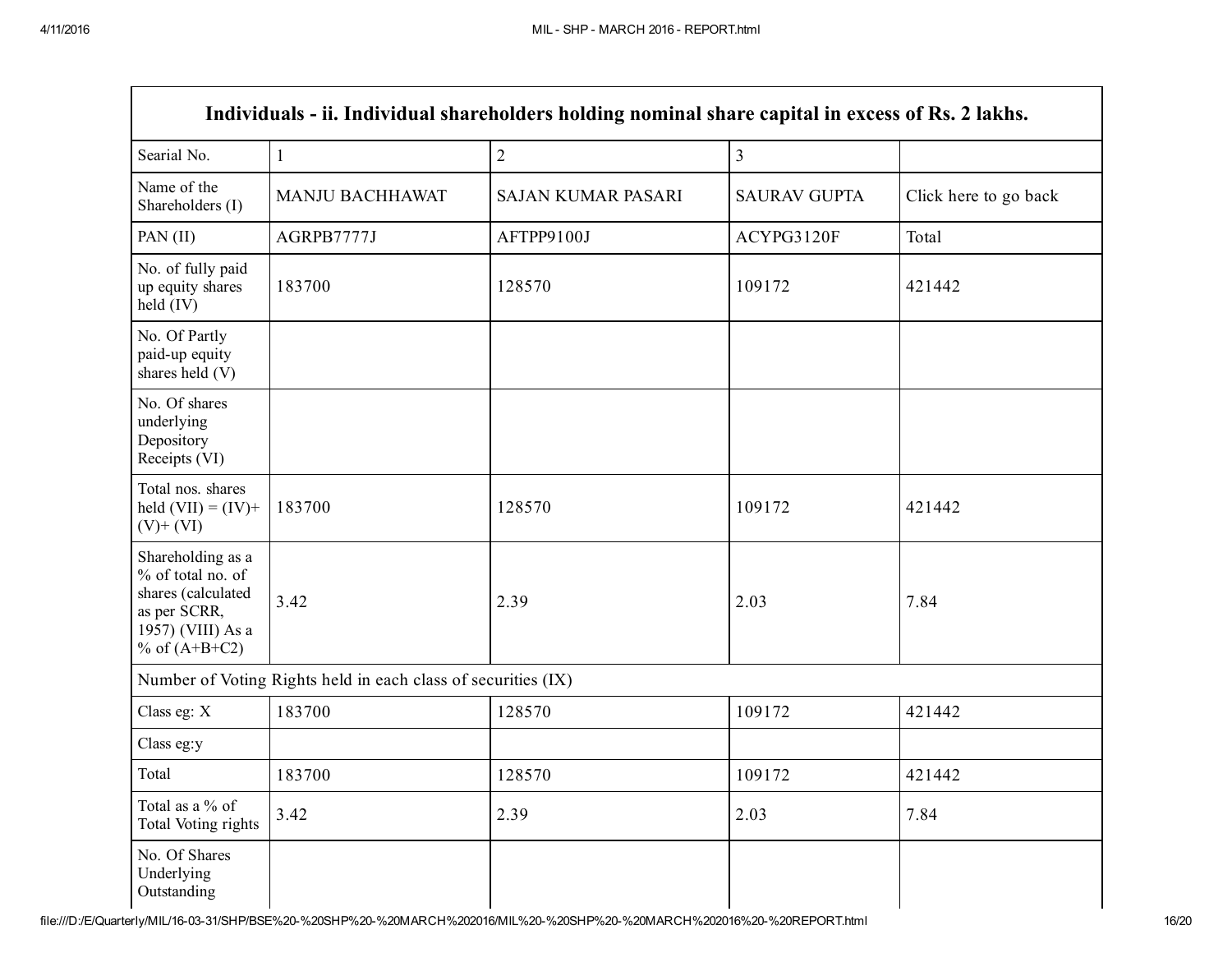| convertible<br>securities $(X)$                                                                                                                                                    |        |        |        |        |  |  |  |
|------------------------------------------------------------------------------------------------------------------------------------------------------------------------------------|--------|--------|--------|--------|--|--|--|
| No. Of Warrants<br>$(X_i)$                                                                                                                                                         |        |        |        |        |  |  |  |
| No. Of Shares<br>Underlying<br>Outstanding<br>convertible<br>securities and No.<br>Of Warrants (Xi)<br>(a)                                                                         |        |        |        |        |  |  |  |
| Shareholding, as a<br>% assuming full<br>conversion of<br>convertible<br>securities (as a<br>percentage of<br>diluted share<br>capital) (XI)=<br>(VII)+(X) As a %<br>of $(A+B+C2)$ | 3.42   | 2.39   | 2.03   | 7.84   |  |  |  |
| Number of Locked in shares (XII)                                                                                                                                                   |        |        |        |        |  |  |  |
| No. $(a)$                                                                                                                                                                          |        |        |        |        |  |  |  |
| As a % of total<br>Shares held (b)                                                                                                                                                 |        |        |        |        |  |  |  |
| Number of equity<br>shares held in<br>dematerialized<br>form $(XIV)$                                                                                                               | 183700 | 128570 | 109172 | 421442 |  |  |  |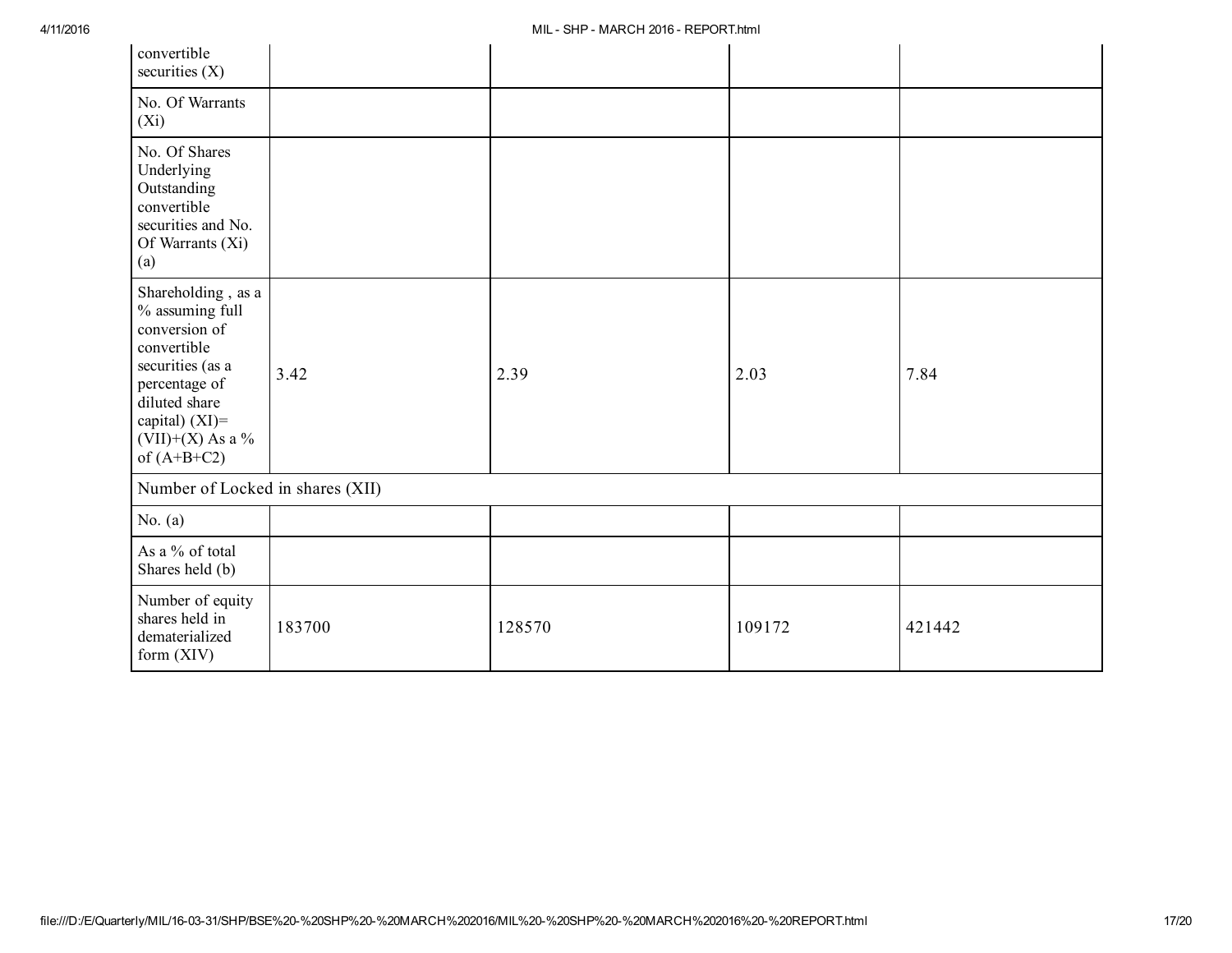| Any Other (specify)                                                                                                  |                                      |                |                            |                                            |                          |  |
|----------------------------------------------------------------------------------------------------------------------|--------------------------------------|----------------|----------------------------|--------------------------------------------|--------------------------|--|
| Searial No.                                                                                                          | 1                                    | $\overline{2}$ | $\mathfrak{Z}$             | $\overline{4}$                             |                          |  |
| Category                                                                                                             | Foreign Individuals or<br><b>NRI</b> | <b>HUF</b>     | <b>Bodies</b><br>Corporate | <b>Bodies Corporate</b>                    |                          |  |
| Category / More<br>than 1 percentage                                                                                 | Category                             | Category       | Category                   | More than 1 percentage of shareholding     |                          |  |
| Name of the<br>Shareholders (I)                                                                                      |                                      |                |                            | S KUMAR AND SONS HOLDING<br><b>PVT LTD</b> | Click here to go<br>back |  |
| PAN (II)                                                                                                             |                                      |                |                            | AADCS6754K                                 | Total                    |  |
| No. of the<br>Shareholders (I)                                                                                       | 10                                   | 48             | 56                         |                                            | 114                      |  |
| No. of fully paid<br>up equity shares<br>held (IV)                                                                   | 1274                                 | 28225          | 139921                     | 85000                                      | 254420                   |  |
| No. Of Partly<br>paid-up equity<br>shares held (V)                                                                   |                                      |                |                            |                                            |                          |  |
| No. Of shares<br>underlying<br>Depository<br>Receipts (VI)                                                           |                                      |                |                            |                                            |                          |  |
| Total nos. shares<br>held $(VII) = (IV) +$<br>$(V)$ + $(VI)$                                                         | 1274                                 | 28225          | 139921                     | 85000                                      | 254420                   |  |
| Shareholding as a<br>% of total no. of<br>shares (calculated<br>as per SCRR,<br>1957) (VIII) As a<br>% of $(A+B+C2)$ | 0.02                                 | 0.53           | 2.6                        | 1.58                                       | 4.73                     |  |
| Number of Voting Rights held in each class of securities (IX)                                                        |                                      |                |                            |                                            |                          |  |
| Class eg: X                                                                                                          | 1274                                 | 28225          | 139921                     | 85000                                      | 254420                   |  |
| Class eg:y                                                                                                           |                                      |                |                            |                                            |                          |  |

file:///D:/E/Quarterly/MIL/160331/SHP/BSE%20%20SHP%20%20MARCH%202016/MIL%20%20SHP%20%20MARCH%202016%20%20REPORT.html 18/20